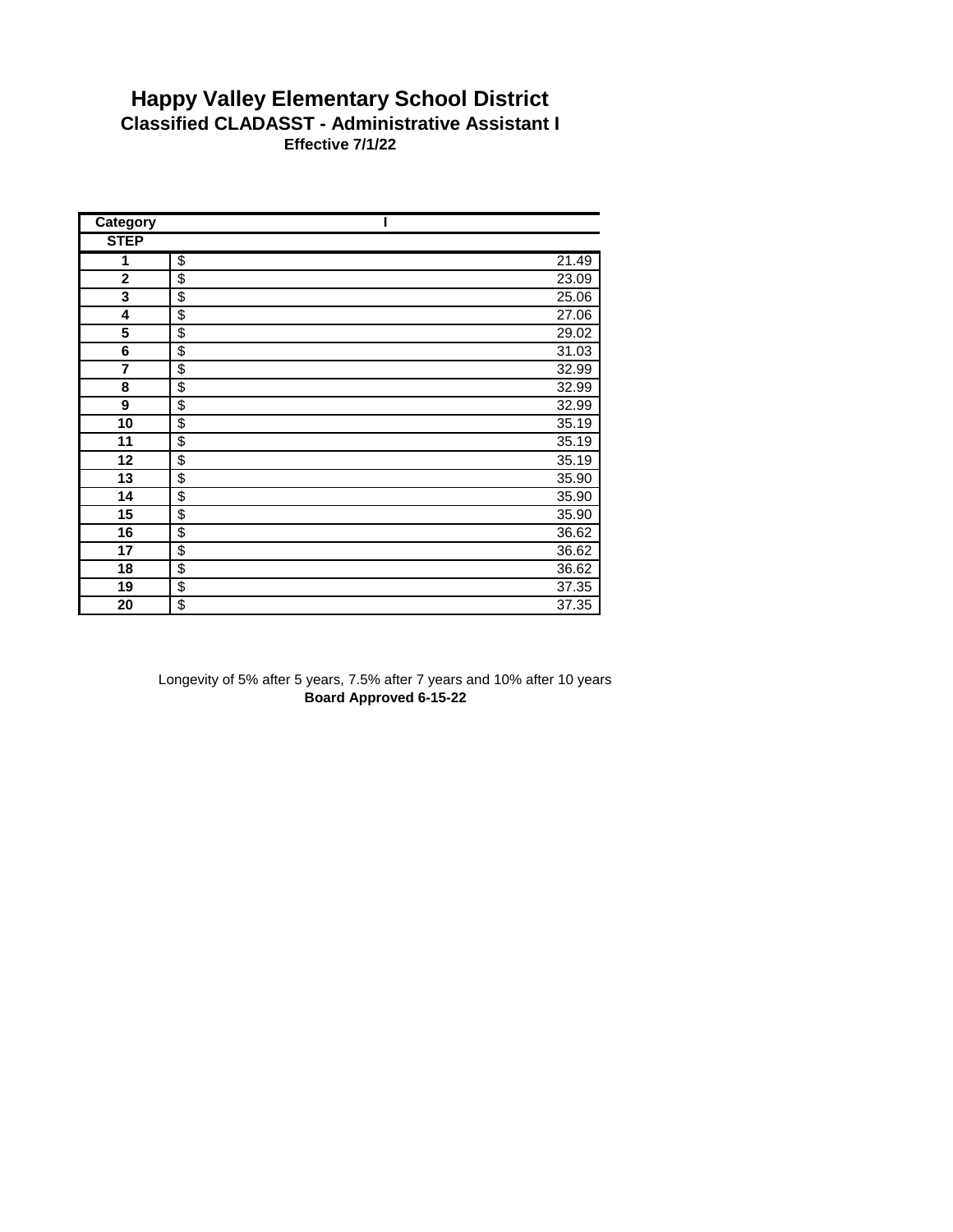## **Happy Valley Elementary School District Classified CLCONF - Administrative Assistant, Confidential Effective 7/1/22**

| Category                |                         |       |
|-------------------------|-------------------------|-------|
| <b>STEP</b>             |                         |       |
| 1                       | $\overline{\$}$         | 26.62 |
| $\mathbf 2$             | $\overline{\$}$         | 28.98 |
| $\overline{\mathbf{3}}$ | $\overline{\$}$         | 31.35 |
| 4                       | \$                      | 33.69 |
| $\overline{\mathbf{5}}$ | \$                      | 36.02 |
| $\overline{\mathbf{6}}$ | $\overline{\mathbf{S}}$ | 38.37 |
| $\overline{\mathbf{7}}$ | \$                      | 40.73 |
| 8                       | \$                      | 40.73 |
| 9                       | \$                      | 40.73 |
| $\overline{10}$         | \$                      | 43.33 |
| 11                      | \$                      | 43.33 |
| 12                      | \$                      | 43.33 |
| 13                      | \$                      | 46.02 |
| 14                      | $\overline{\$}$         | 46.02 |
| 15                      | \$                      | 46.02 |
| 16                      | \$                      | 48.74 |
| 17                      | \$                      | 48.74 |
| 18                      | \$                      | 48.74 |
| 19                      | \$                      | 49.71 |
| 20                      | \$                      | 49.71 |
| 21                      | $\overline{\$}$         | 49.71 |
| $\overline{22}$         | $\overline{\$}$         | 50.70 |
| $\overline{23}$         | \$                      | 50.70 |
| $\overline{24}$         | \$                      | 50.70 |
| 25                      | $\overline{\mathbf{S}}$ | 51.71 |

Longevity of 5% after 5 years, 7.5% after 7 years and 10% after 10 years **Board Approved 6-15-22**